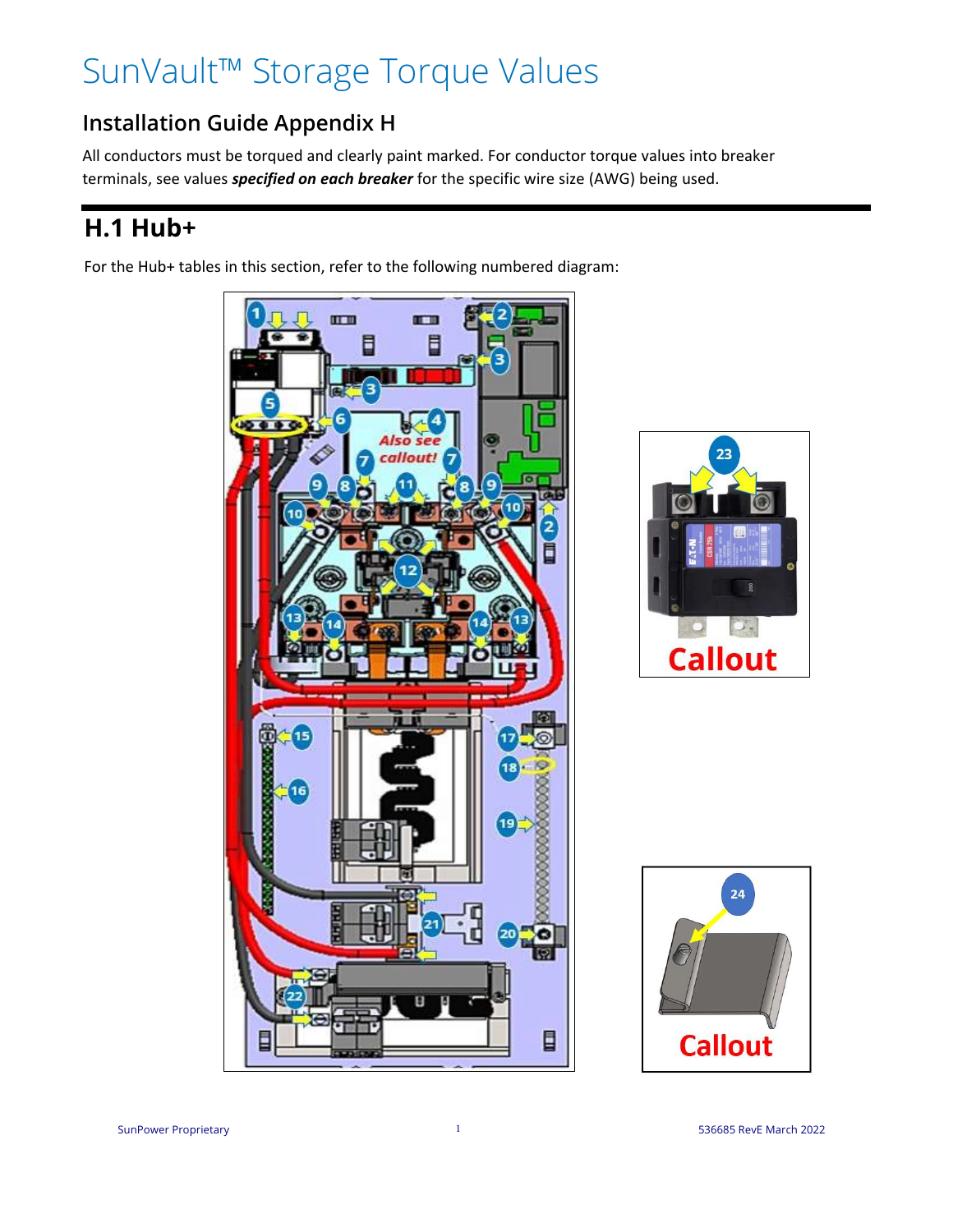#### **Hub+: Typical Field-Wired Terminations and Connections**

|                                                                                                                         | <b>Torque</b>                                   | Hub+: Typical Field-Wired Terminations and Connections | <b>Torque</b>            |                          |                |                                    |
|-------------------------------------------------------------------------------------------------------------------------|-------------------------------------------------|--------------------------------------------------------|--------------------------|--------------------------|----------------|------------------------------------|
| <b>Connection</b>                                                                                                       | <b>Tool</b>                                     | in-lb                                                  | $N-m$                    | ft-lb                    | Diag. #        | <b>Tool Range</b><br>in-lb (ft-lb) |
| <b>Hub+ PVS Plastic Cover</b><br><b>Screws</b><br>(quantity two, #6<br>screws)                                          | T15 Torx<br>$(11-in-1)$                         | 12                                                     | 1.3                      | 1.0                      | N/A            | $0 - 40$<br>$(0 - 4)$              |
| <b>Hub+ Dead Front</b><br><b>Screws</b><br>(quantity six, 10/32" SS)                                                    | 5/16" nut<br>driver (11-in-<br>1)               | 12                                                     | 1.3                      | 1.0                      | N/A            | $0 - 40$<br>$(0 - 4)$              |
| <b>Ungrounded</b><br><b>Conductors into Top of</b><br><b>Hub+ Factory Line-Side</b><br>Lugs<br>(L1/L2 incoming feeders) | 3/8" Allen                                      | #1 AWG to 300<br>kcmil: 375                            | 42.4                     | 31.2                     | $\overline{7}$ | $120 - 600$<br>$(10 - 50)$         |
|                                                                                                                         |                                                 | #1-#6 AWG:<br>275                                      | 31.1                     | 22.9                     |                | $120 - 600$<br>$(10 - 50)$         |
| Hub+ Ground Bar,<br><b>Main Ground Lug</b>                                                                              | 5/16''<br>standard<br>(flathead)<br>screwdriver | 2/O to #4 AWG:<br>50                                   | 5.6                      | 41.6                     | 15             | $120 - 600$<br>$(10 - 50)$         |
| Hub+ Ground Bar,<br><b>Branch Circuit Wire</b><br><b>Holes</b>                                                          | #2 square                                       | #14-#10:20<br>#8:25<br>#6:35<br>#4:45                  | 2.2<br>2.8<br>3.9<br>5.0 | 1.6<br>2.1<br>2.9<br>3.7 | 16             | $0 - 150$<br>$(0 - 12)$            |
| Hub+ Neutral Bar,<br><b>Main Neutral Lug</b>                                                                            | 1/4" Allen                                      | 300 kcmil to #1<br>AWG: 50                             | 5.6                      | 4.1                      | 17             | $0 - 150$<br>$(0 - 12)$            |
| Hub+ Neutral Bar,<br><b>Branch Circuit Wire</b><br><b>Holes</b>                                                         | #2 square                                       | #14-#10:20<br>#8:25<br>#6:35<br>#4:45                  | 2.2<br>2.8<br>3.9<br>5.0 | 1.6<br>2.1<br>2.9<br>3.7 | 19             | $0 - 150$<br>$(0 - 12)$            |
| Hub+ Neutral Bar,<br><b>Pass-Through Neutral</b><br>Lug                                                                 | 1/4" Allen                                      | 2/O to #3 AWG:<br>50<br>#6-#4 AWG: 45                  | 5.6<br>5.0               | 4.1<br>3.7               | 20             | $0 - 150$<br>$(0 - 12)$            |
| <b>RPO cable conductors</b><br>(ferruled conductors<br>into green connector)                                            | Precision flat<br>screwdriver                   | 3                                                      | .34                      | <b>NA</b>                | N/A            | $0 - 40$<br>$(0 - 4)$              |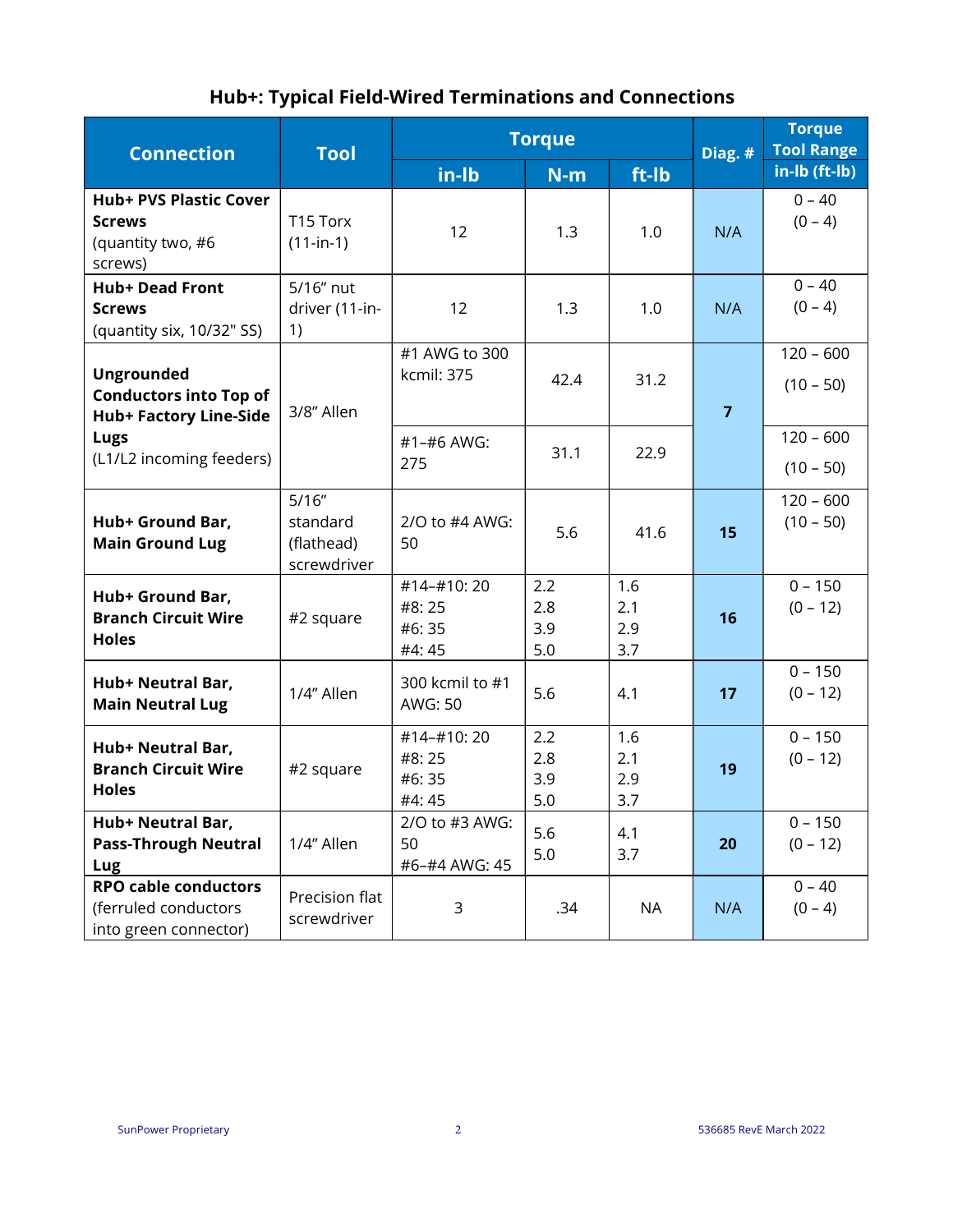#### **Hub+: When Field Changes Necessitate Engaging or Disturbing Factory Connections**

| <b>Connection</b>                                                                                                                                 | <b>Tool</b>                                    | <b>Torque</b>               |       |           |                  | <b>Torque</b><br><b>Tool Range</b> |
|---------------------------------------------------------------------------------------------------------------------------------------------------|------------------------------------------------|-----------------------------|-------|-----------|------------------|------------------------------------|
|                                                                                                                                                   |                                                | in-Ib                       | $N-m$ | ft-Ib     | Diag. #          | in-lb (ft-lb)                      |
| <b>Hub+ Consumption CT Mounting</b><br><b>Bracket to Hub+ Backplate</b><br>(quantity two, 8/32" nuts)                                             | 11/32"<br>nut driver                           | 12                          | 1.3   | 1.0       | 3 <sup>1</sup>   | $0 - 40$<br>$(0 - 4)$              |
| <b>Optional Hub+ Main Breaker</b><br>Ungrounded conductors into<br>breaker (L1/L2 incoming feeders)                                               | 1/4" Allen                                     | #2 AWG to 300<br>kcmil: 250 | 28.2  | 20.8      | 23               | $120 - 600$<br>$(10 - 50)$         |
| <b>Optional Hub+ Main Breaker</b><br>Power tabs to Hub+ Line Side<br>Busing (quantity two, 1/4"-20<br>threaded studs)                             | 7/16''<br>socket                               | 48                          | 5.4   | 4.0       | 11               | $0 - 150$<br>$(0 - 12)$            |
| Optional Hub+ main breaker<br>Housing to Hub+ backplate<br>(quantity one 8/32 nut)                                                                | 11/32"<br>nut driver                           | 12                          | 1.3   | 1.0       | $\boldsymbol{4}$ | $0 - 40$<br>$(0 - 4)$              |
| Hub+ MID Line-Side Factory<br><b>Conductors to Hub+ Non-</b><br><b>Backup Pan</b>                                                                 | 3/8" Allen                                     | #3 AWG to 250<br>kcmil: 375 | 42.4  | 31.2      | 10               | $120 - 600$<br>$(10 - 50)$         |
| #1 AWG conductors into line lugs<br>(L1/L2, if removed and used to<br>wire to alternate flex subpanel or<br>directly to flex pan 125 A breaker)   |                                                | #2-#6 AWG:<br>275           | 31.1  | 22.9      |                  | $0 - 150$<br>$(0 - 12)$            |
| <b>MID Load Side Lugs for</b><br><b>Generation Pan</b><br>Conductors into lugs (quantity<br>two; L1 factory-routed through<br>production CT)      | 5/16"<br>standard<br>(flathead)<br>screwdriver | #4-#6 AWG: 45               | 5.0   | 3.7       | 13               | $0 - 150$<br>$(0 - 12)$            |
| <b>MID Load-Side Busing Lugs</b><br>(Open lugs are hidden behind<br>shroud-optional use to wire to<br>alternate backed-up subpanel.)              | 3/8" Allen                                     | #3 AWG to 250<br>kcmil: 375 | 42.4  | 31.2      | 14               | $120 - 600$<br>$(10 - 50)$         |
| <b>Important!</b> Downstream subpanel<br>must have OCPD if conductors are<br>landed on these lugs instead of<br>from a breaker in the Backup Pan. |                                                | #2-#6 AWG:<br>275           | 31.1  | 22.9      |                  | $120 - 600$<br>$(10 - 50)$         |
| Flex Pan Hold-Down Bracket (to<br>hold down ESS or 125 A breakers)                                                                                | Precision<br>flat<br>screwdriver               | 10                          | 1.1   | <b>NA</b> | 24               | $0 - 40$<br>$(0 - 4)$              |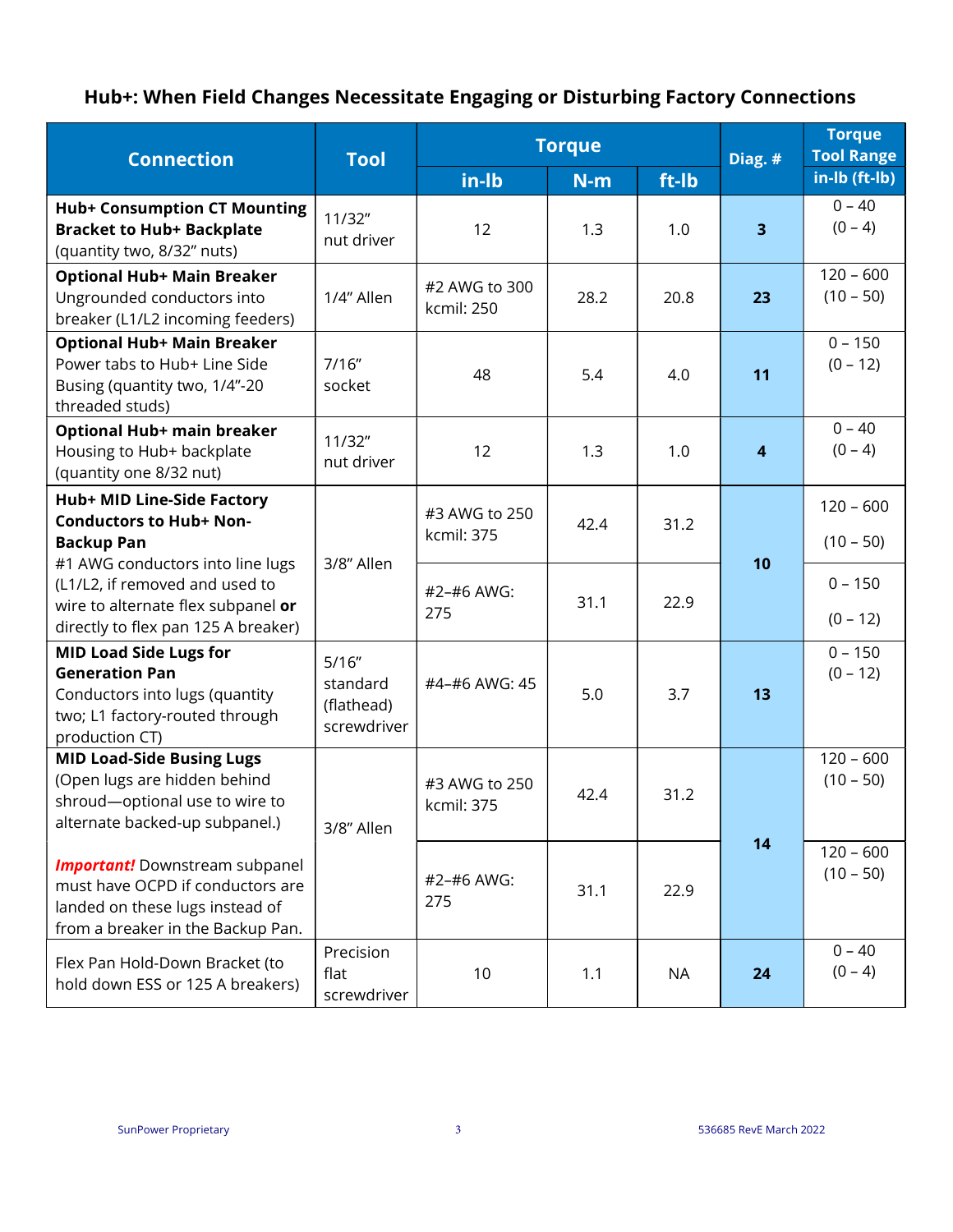#### **Hub+: Additional Factory Connections**

|                                                                                                                     |                                             |               | <b>Hub+: Additional Factory Connections</b> |         |                                       |                         |
|---------------------------------------------------------------------------------------------------------------------|---------------------------------------------|---------------|---------------------------------------------|---------|---------------------------------------|-------------------------|
| <b>Connection</b>                                                                                                   | <b>Tool</b>                                 |               | <b>Torque</b>                               | Diag. # | <b>Torque</b><br><b>Tool</b><br>Range |                         |
|                                                                                                                     |                                             | in-Ib         | $N-m$                                       | ft-lb   |                                       | in-lb (ft-lb)           |
| <b>PVDR to Hub+ Backplate</b><br>(quantity four, 8/32 nuts)                                                         | 11/32"<br>nut driver                        | 12            | 1.3                                         | 1.0     | $\mathbf{1}$                          | $0 - 40$<br>$(0 - 4)$   |
| <b>MIDC to Hub+ Backplate</b><br>(quantity two 8/32 nuts)                                                           | 11/32"<br>nut driver                        | 12            | 1.3                                         | 1.0     | 2 <sup>1</sup>                        | $0 - 40$<br>$(0 - 4)$   |
| <b>Ungrounded Conductors into</b><br><b>PVDR</b><br>(quantity four)                                                 | #2 Phillips<br>screwdriver                  | 24            | 2.7                                         | 2.0     | 5 <sub>1</sub>                        | $0 - 40$<br>$(0 - 4)$   |
| <b>Grounded (Neutral) #16 AWG</b><br><b>Conductor into PVDR</b>                                                     | #0 Phillips<br>screwdriver                  | 3             | 0.34                                        | 0.25    | $6\phantom{1}$                        | $0 - 40$<br>$(0 - 4)$   |
| <b>PVDR Grounded (Neutral) #16</b><br>AWG Conductor into Hub+<br><b>Neutral Bar</b>                                 | #2 square                                   | 20            | 2.2                                         | 1.6     | 18                                    | $0 - 40$<br>$(0 - 4)$   |
| Hub+ Line-Side Feeder Lugs to<br><b>MID Line Side Busing</b><br>(quantity two 5/16-18 HH nuts;<br>L1/L2 lugs)       | 1/2" socket                                 | 132           | 14.9                                        | 11.0    | 8                                     | $0 - 150$<br>$(0 - 12)$ |
| Hub+ Line-Side Lugs for Hub+<br>Non-Backup Pan, Line Lug to<br><b>Line Busing</b><br>(quantity two 5/16-18 HH nuts) | 1/2" socket                                 | 132           | 14.9                                        | 11.0    | 9                                     | $0 - 150$<br>$(0 - 12)$ |
| <b>Hub+ MID Contactor</b><br>(quantity four, 1/4"-20 nuts and<br>bolts)                                             | 7/16" socket                                | 72            | 8.1                                         | 6.0     | $12$                                  | $0 - 150$<br>$(0 - 12)$ |
| <b>Generation Pan Conductor</b><br><b>Terminals</b><br>(feed comes from the PVDR)                                   | 5/16" standard<br>(flathead)<br>screwdriver | #4 AWG:<br>45 | 5.0                                         | 3.7     | 21                                    | $0 - 150$<br>$(0 - 12)$ |
| Hub+ Non-Backup Pan Bus<br>Lugs                                                                                     | 5/16" standard<br>(flathead)<br>screwdriver | 55            | 6.2                                         | 4.6     | 22                                    | $0 - 150$<br>$(0 - 12)$ |